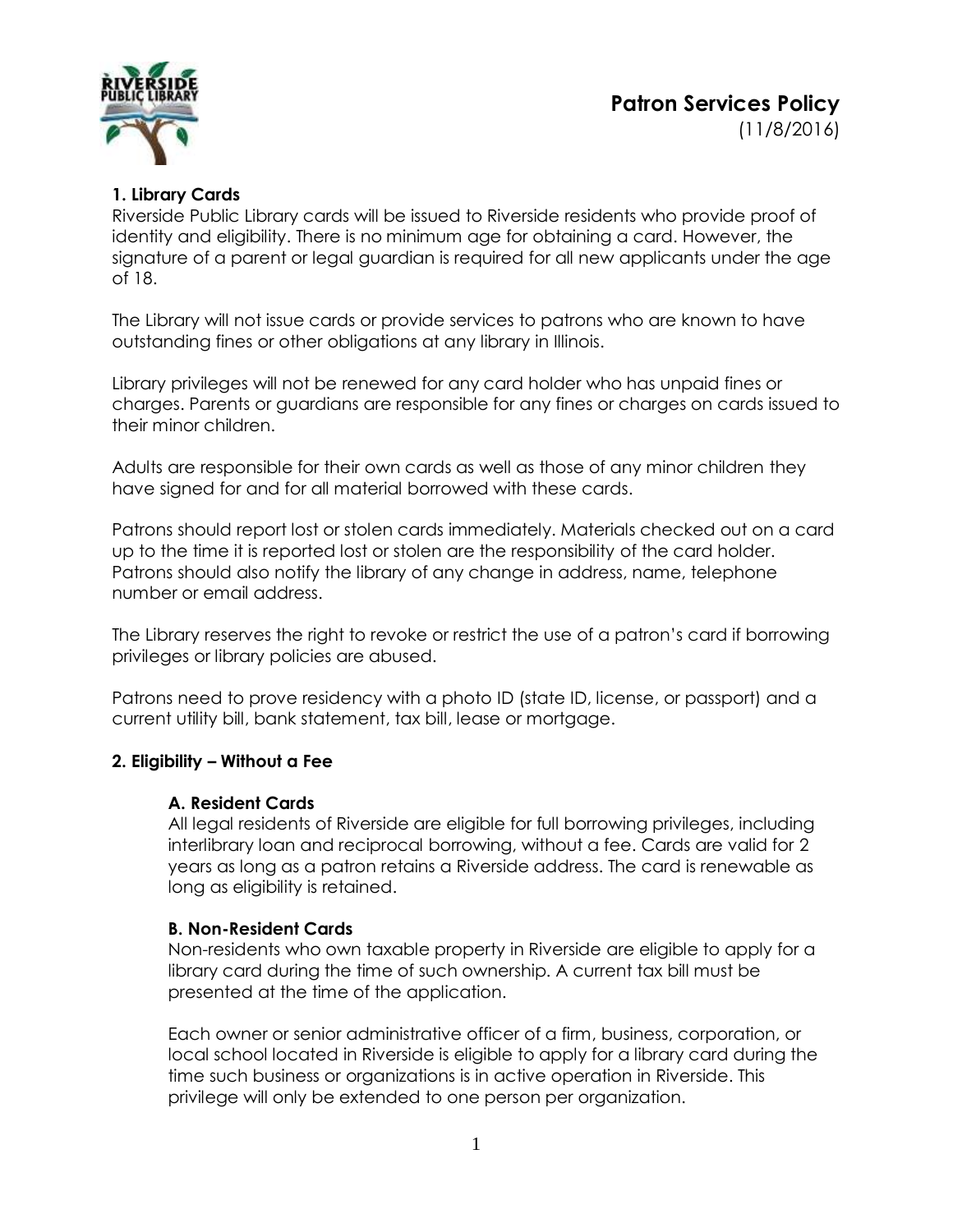These cards are valid for 1 year and are renewable as long as eligibility is maintained.

Village of Riverside employees requiring full library services for the performance of their job will be issued a card valid for 1 year that is renewable. Village employees include Village Administration, police, fire, public works and recreation departments. Only material relevant to work that is being performed as a Village employee can be circulated with this card.

## **3. Eligibility – With a Fee**

## **A. Non-Resident Cards**

Non-resident families may purchase a Riverside Library card for a fee based on their current tax bill or lease if they live in the Riverside School District and do not pay taxes to another area library. The applicant must show proof of residency and pay the applicable fee which is based on a formula established by the Illinois State Library. Only one card per household will be issued and it is valid for one year.

## **4. Lost, Stolen or Damaged Library Cards**

Lost or stolen cards should be reported immediately. A patron block will be placed on the patron's card preventing further use. The block will only be removed when the card has been replaced or found and the patron has verified their identity. Materials checked out on a card up to the time it is reported lost or stolen are the responsibility of the card holder.

There is no charge for a lost or damaged card.

## **5. Reciprocal Borrowing**

## **A. Reaching Across Illinois Library System [RAILS] (SWAN Patrons)**

Patrons with a valid library card from a library in the Reaching Across Illinois Library System [RAILS] are entitled to many of the same privileges and services provided by the Riverside Public Library including system holds and limited use of Internet computers.

Reciprocal borrowing patrons must present their card or have a valid identification when checking out any material. They must have no outstanding fines or charges on their account. If there are any fines or charges in excess of their account limits. They must be paid before the card holder is eligible to check out material.

## **B. Reaching Across Illinois Library System [RAILS] (Non-SWAN Patrons)**

Reciprocal borrowers from non-SWAN libraries (Elmhurst, Lisle, Orland Park and Green Hills) who have not used their card at a SWAN library must fill out a registration form, provide identification, and have a valid library card in good standing from their home library. A SWAN record will be created for the patron at the time of registration using their home library card. Cards are valid for 1 year or until their home library card expires and can be renewed at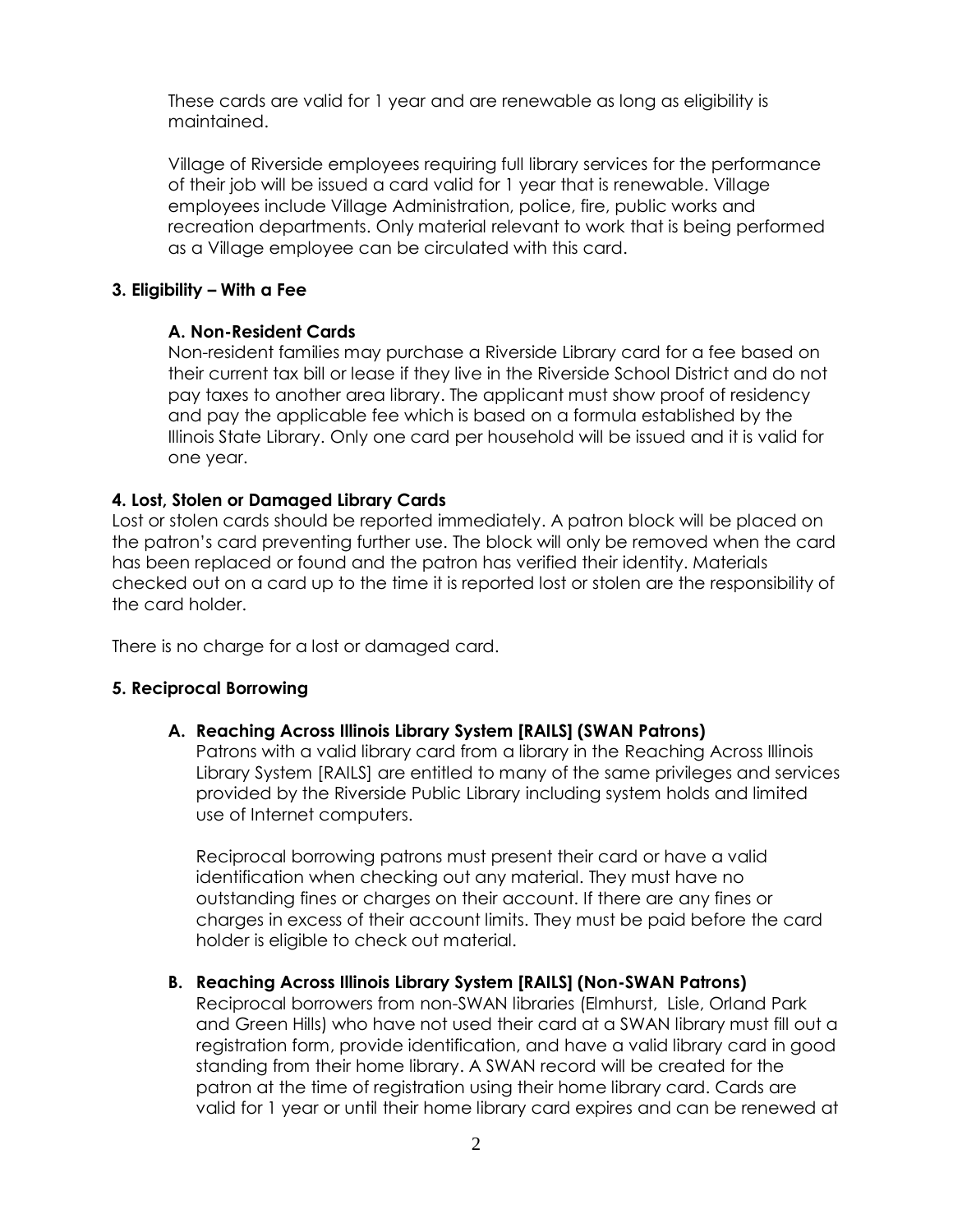the Riverside Public Library or any other participating SWAN library.

## **C. Out of System Patrons**

Reciprocal borrowers from out of system libraries in the State of Illinois, including the Chicago Public Library System, who have not used their card at a SWAN library must fill out a registration form, provide identification, and have a valid library card in good standing from their home library. A SWAN record will be created for the patron at the time of registration using their home library card. Cards are valid for 1 year or until their home library card expires and can be renewed at the Riverside Public Library or any other participating SWAN library.

# **6. Confidentiality of Patron Records**

As required by the Illinois Library Confidentiality of Records Act, the registration and circulation records of the library are confidential. Records will not be released to any individual or agency, except pursuant to a court order.

Because of their financial responsibility, parents and legal guardians may be informed of outstanding material or fines on their minor child's library card if they have the library card in their possession.

# **7. Circulation of Library Material**

The library maintains a wide collection of materials in various formats. Generally, no limit is placed on the number of items borrowed per visit by Riverside residents with the exception of console games, preloaded digital media, and specific circulating equipment. Non-residents may have different restrictions placed on their cards. These limits are placed by the patron's home library and are to be strictly adhered to.

Riverside patrons are encouraged to have their library card at the time of checkout.

# **A. Loan Periods**

Generally, library material may be borrowed for 3 weeks, with the following exceptions:

Adult New Books may be borrowed for 14 days.

Adult Lucky Day Books may be borrowed for 14 days only with no renewals.

Adult and Juvenile feature DVDs, Blu-Rays and juvenile console games may be borrowed for 7 days. Adult and Juvenile non-fiction and series DVDs or Blu-Rays may be borrowed for 14 days. There is a limit of 3 console games per library card.

Juvenile Holiday Books circulate for 1 week during the 6 weeks prior to the holiday in question. Only 5 books about that holiday may be borrowed per card.

Portable DVD players, Roku streaming devices, Wi-Fi hot spots and laptop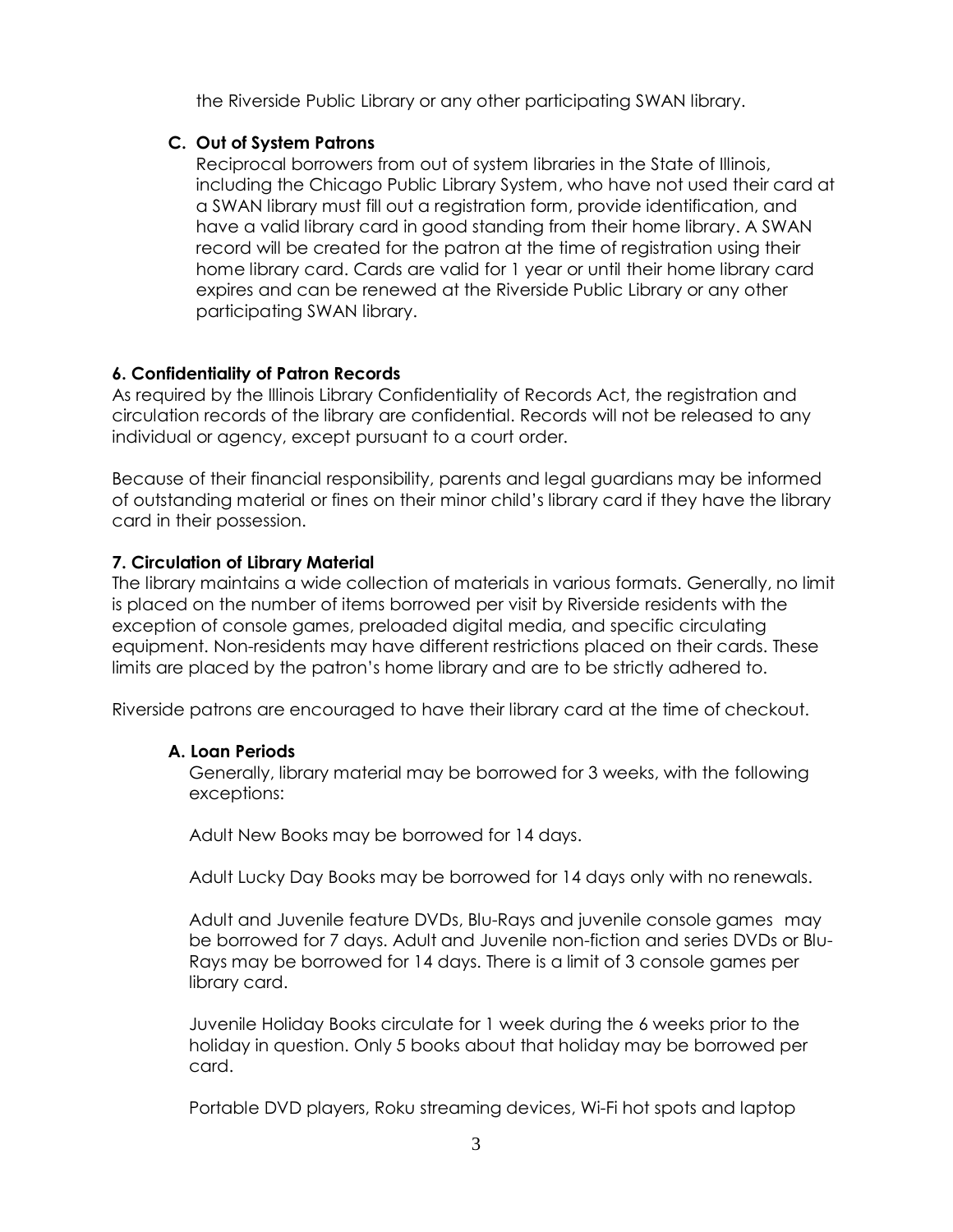computers circulate for 1 week to Riverside residents only. Patrons must fill out a loan agreement to be kept on file at the Patron Services desk before checking out any of the Library's laptop computers.

Interlibrary loan materials borrowed for Riverside Public Library patrons from other libraries are subject to all loan, fines, and rules established by the lending library. There is a limit of 15 requests for Riverside patrons and material may be picked up at a library of the patron's choosing. Non-residents may also request material to be picked up anywhere but only system holds (SWAN) are placed by Riverside Library for non-residents. All interlibrary loans and reserves will be held at the Patron Services Desk for 7 days after the patron is notified.

Vacation loans of 4 or 6 weeks are available upon request for most material excluding DVDs and Blu-Rays.

Teachers who live or work in Riverside may borrow feature DVDs or Blu-Rays for 2 weeks and non-fiction DVDs and Blu-Rays for 3 weeks if it is for classroom use only.

Reference materials are not available for circulation and cannot be removed from the Library.

### **B. Renewals**

Most material may be renewed two times for a period of time equal to the original loan period. Material borrowed on vacation loan and material with a waiting list may not be renewed. Items borrowed on interlibrary loan will be renewed as permitted by the borrowing library. Material obtained outside of the RAILS (non-SWAN holds) can only be renewed in person. Material may be renewed in person, by phone, email, or via the Internet.

#### **8. Overdue Library Material**

### **A. Fines**

Fines are assessed at 10¢ per day per item for most material including most interlibrary loan materials DVDs and Blu-Rays are assessed \$1.00 per day per item. Portable DVD players, Roku streaming devices, Wi-Fi and laptops are assessed at \$5.00 per day. Fines for each item will accumulate up to the cost of the item or to the equivalent amount charged for 42 days overdue. The library does not charge fines for days that the library is closed.

#### **B. Grace Period**

The Riverside Public Library does not have a grace period. Material returned to the Riverside Public Library, originally borrowed from another library, may or may not have a grace period.

### **C. Loss of Privileges**

Patrons who owe fines in excess of \$10.00 will be unable to borrow any material or use the library's Internet computers until fines are paid. Patrons who have over \$10.00 in fines, whose account has been forwarded to a